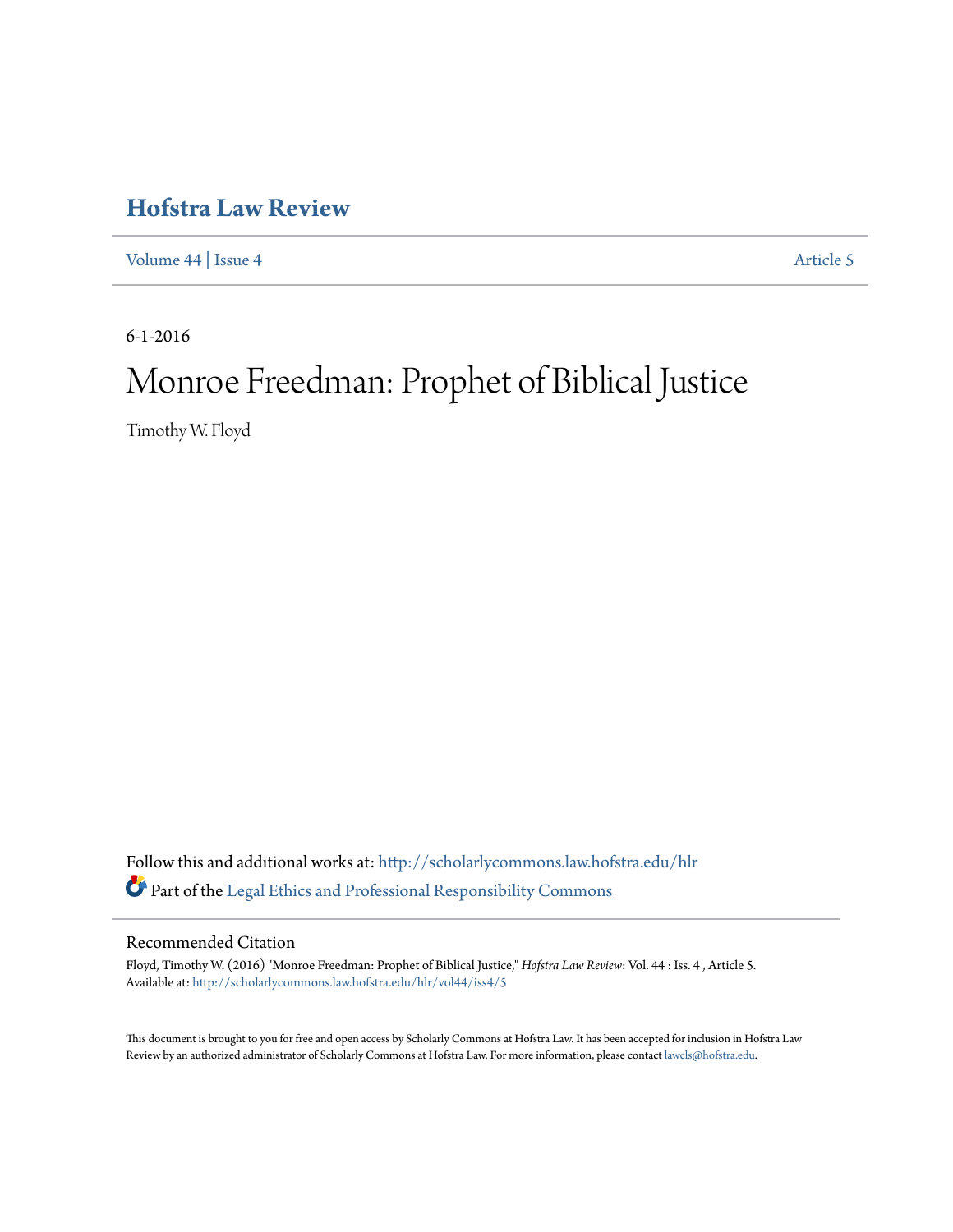## MONROE FREEDMAN: PROPHET OF BIBLICAL **JUSTICE**

### *Timothy* **W.** *Floyd\**

Commentators often assert that the overriding ideal behind Professor Monroe Freedman's distinctive view of legal ethics was individual autonomy.' Professor Freedman's provocative *Professional Responsibility of the Criminal Defense Lawyer: The Three Hardest Questions,2* and his even more provocative answers, have drawn criticism as being too focused on individual autonomy.'

Certainly, Monroe had a profound respect for individual dignity and autonomy, and he readily asserted that respect for individual autonomy was central to his view of legal ethics.' In what follows, however, **I** will suggest that his emphasis on dignity and autonomy were derived from an even deeper commitment to justice.<sup>5</sup> More particularly, Monroe Freedman had a passion for and commitment to justice in the tradition of the Hebrew Bible.

In an article published twenty years ago, *Legal Ethics from a Jewish Perspective,* Professor Freedman stated very directly that his views on legal ethics were derived from Jewish tradition and values.<sup>6</sup> According to Monroe, the principal themes that motivated his philosophy of legal ethics were "the dignity and sanctity of the

**<sup>\*</sup>** Tommy Malone Distinguished Chair in Trial Advocacy, Mercer University School of Law.

*<sup>1.</sup> See, e.g.,* Edward **J.** Eberle, *Three Foundations of Legal Ethics: Autonomy, Community, and Morality,* **7** GEO. **J. LEGAL** ETHICS **89, 92 n.10 (1993)** (listing Monroe Freedman first among a list of scholars who are "[p]rominent proponents **of** an autonomy model of legal ethics").

<sup>2.</sup> Monroe H. Freedman, *Professional Responsibility of the Criminal Defense Lawyer: The Three Hardest Questions,* 64 MICH. L. REV. 1469 **(1966).**

*<sup>3.</sup> See* Deborah L. Rhode, *Legal Ethics in an Adversary System: The Persistent Questions,* 34 **HOFSTRA** L. REV. 641, 642-49 **(2006).**

<sup>4.</sup> Professor Freedman characterized his own work in the language of autonomy: **"My** view of lawyers' ethics is, therefore, client-centered, emphasizing the lawyer's role in enhancing the client's autonomy as a free person in a free society." Monroe H. Freedman, *Ethical Ends and Ethical Means,* 41 **J. LEGAL EDUC. 55, 56 (1991).**

*<sup>5.</sup> See infra* notes **20-32** and accompanying text.

**<sup>6.</sup>** Monroe H. Freedman, *Legal Ethics from a Jewish Perspective,* **27 TEX. TECH** L. REV. **1131, 1131 (1996).**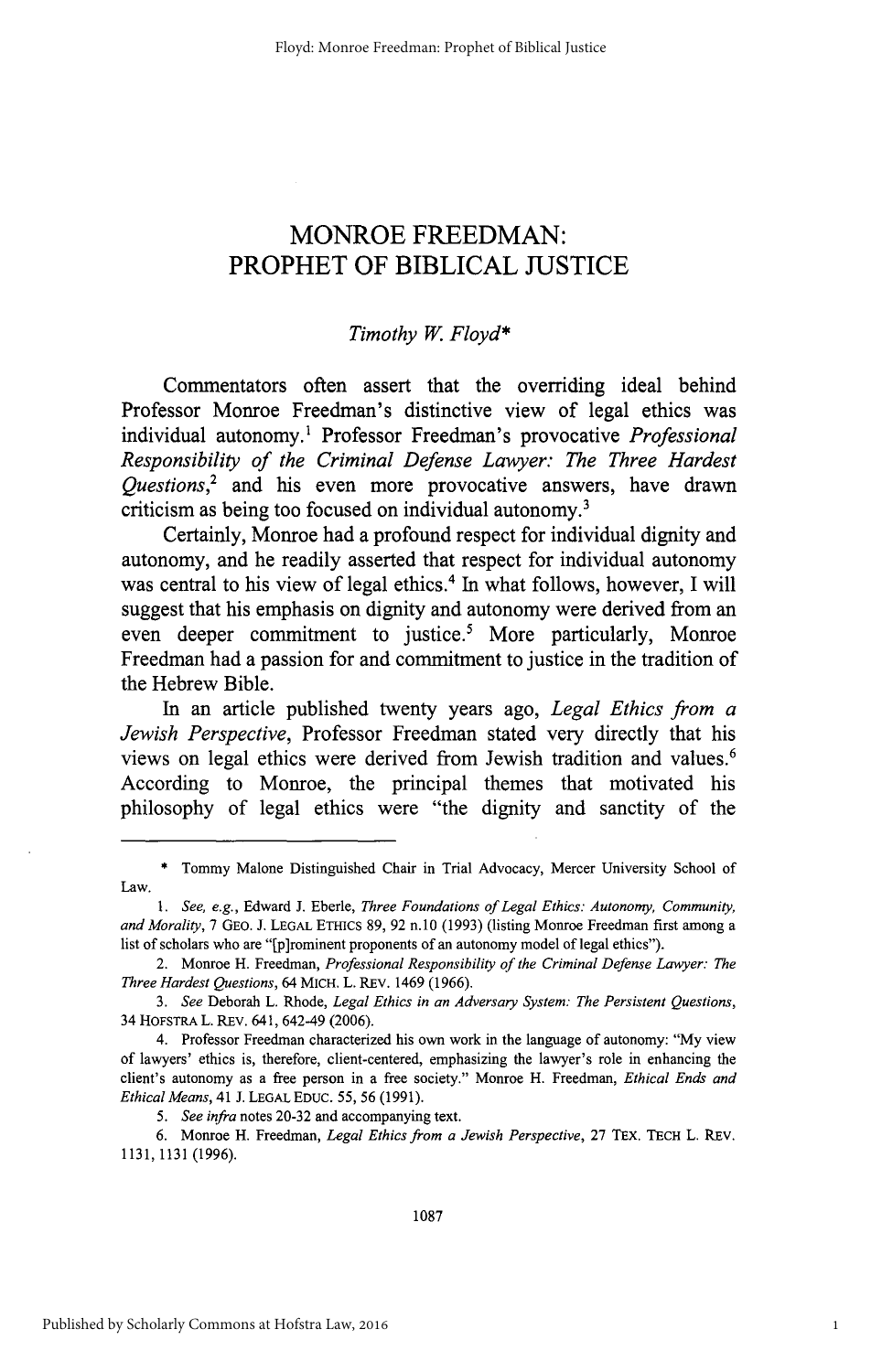*HOFSTRA LAW REVIEW* **1088** [Vol. 44:1087

individual, compassion for fellow human beings, individual autonomy, and equal protection of the laws."7 In that essay, Monroe elaborated upon the Jewish sources for those themes and identified his role models as Moses and Abraham.

Moses, the great leader of Exodus, resolutely advocated for the Hebrews<sup>8</sup> and insisted to Pharaoh, the most powerful ruler in the world: "Let My people go."<sup>9</sup> Moses advocated on behalf of economic and social change in the face of harsh and unyielding opposition.<sup>10</sup> He stood up to the most dominant economic, political, and military power of his day.<sup>11</sup> And he did not accept defeat even though Pharaoh continued to stonewall and renege on his promises to free the Israelites.<sup>12</sup> Finally, in the face of Moses's persistent advocacy, Pharaoh relented and agreed to Moses's demands. $^{13}$ 

Preceding Moses was Abraham, who advocated on behalf of the people of Sodom and Gomorrah before the Lord, God.<sup>14</sup> In Genesis, chapter eighteen, God has heard about the great evil of the cities of Sodom and Gomorrah and announces his intention to deal with them harshly if the reports are true:

Abraham came forward and said, "Will You sweep away the innocent along with the guilty? What if there should be fifty innocent within the city; will You then wipe out the place and not forgive it for the sake of the innocent fifty who are in it? Far be it from You to do such a thing, to bring death upon the innocent as well as the guilty, so that innocent and guilty fare alike. Far be it from You! Shall not the Judge of all the earth deal justly?" And the LORD answered, "If I find within the city of Sodom fifty innocent ones, I will forgive the whole place for their sake." Abraham spoke up, saying, "Here I venture to speak to my LORD, I who am but dust and ashes: What if the fifty innocent should lack five? Will You destroy the whole city for want of the five?" And He answered, "I will not destroy if I find forty-five there."<sup>15</sup>

13. Of course, Pharaoh reneged on his promise one last time, only to be swallowed up in the Red Sea. *See id.* at 24.

<sup>7.</sup> *Id.* at 1134.

<sup>8.</sup> *Id.*

*<sup>9.</sup> Exodus 5:1.*

<sup>10.</sup> *See* Freedman, *supra* note 6, at 1134.

<sup>11.</sup> *See id.*

<sup>12.</sup> *See* David B. Kopel, *The Torah and Self-Defense,* 109 PENN ST. L. REv. 17, 23-24 (2004).

<sup>14.</sup> *See* Freedman, *supra* note 6, at 1134-35.

*<sup>15.</sup> Genesis* 18:23-28. I hesitate to bring up Sodom because of the association in popular culture with same-sex acts. But, the Sodom story in Genesis has nothing to do with same-sex relationships-the evil of the people in Sodom was violence toward strangers and sexual assault of the vulnerable. Monroe Freedman himself was far ahead of his time in advocating for lesbian, gay,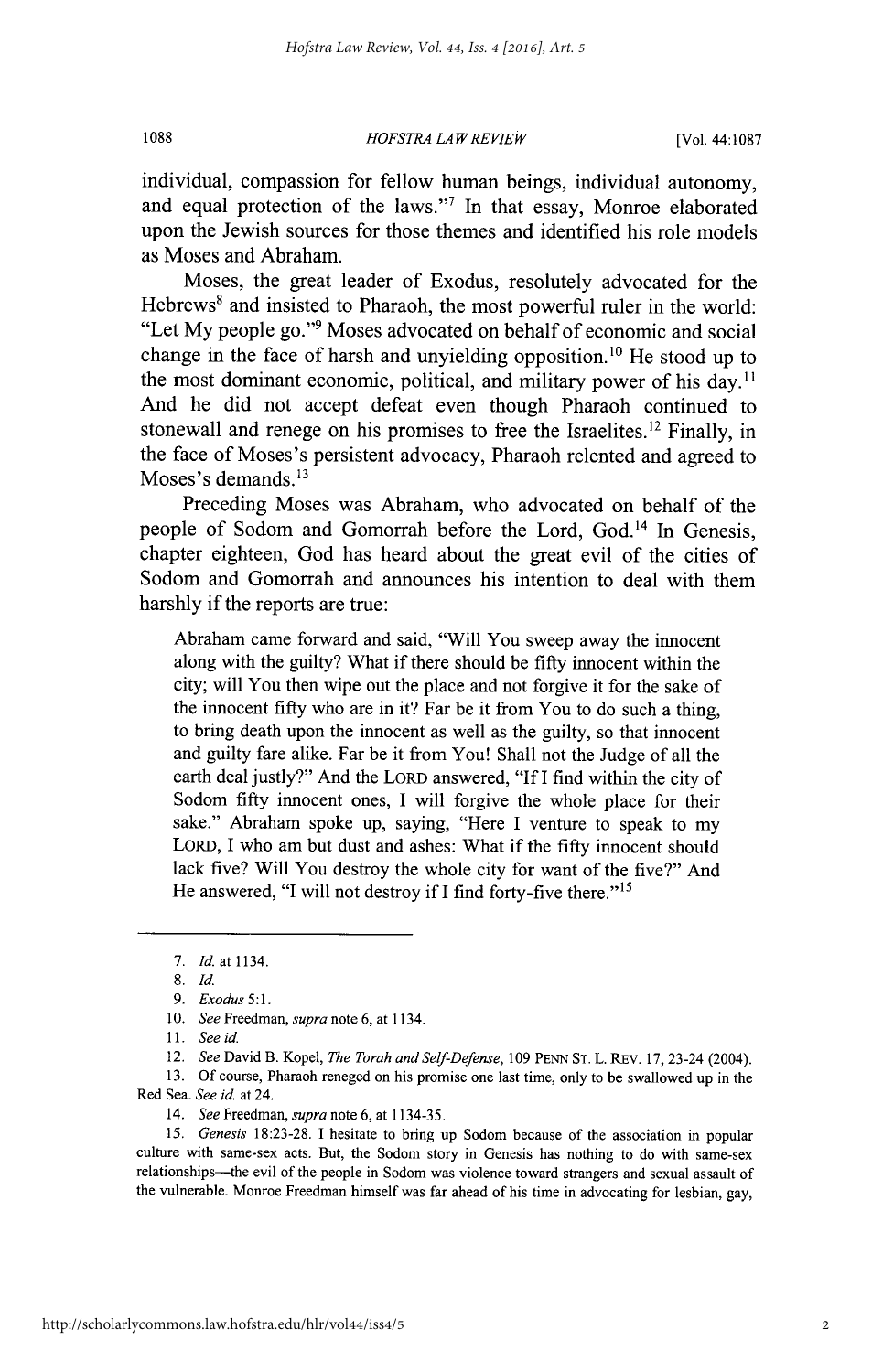**2016]**

As the story proceeds, Abraham pushes his luck. He gets the Lord to agree to spare the cities if forty righteous are found, then thirty, then twenty, and finally ten.<sup>16</sup> Each time, Abraham comes across as more deferential (and cagey)—but the truth is, he courageously stands up to the Lord of the Universe and pleads on behalf of the people. Finally, God agrees to spare the city only if ten righteous are found.<sup>17</sup>

In the end, "Abraham wins the argument but loses the case." God decides to "send[] two angels to go and see if Abraham's [ten] righteous can be found in Sodom."<sup>18</sup> But, instead of finding even that small number of good people, the angels come across a "rape-crazed mob bent on violence."19 As Fred Clark has said, "[y]ou can have the best attorney in the world, but if you're going to act like that in court, you're not doing yourself any favors."<sup>20</sup>

In addition to Moses and Abraham, it is clear to me that Monroe stands squarely in the tradition of the ancient Hebrew prophets--of Isaiah and Jeremiah, of Amos, Hosea, and Micah. Monroe believed passionately and advocated zealously on behalf of justice. And, the justice he pursued is the justice of the Hebrew Bible. That justice is embodied most obviously in the prophets. $2<sup>1</sup>$ 

Prophetic justice as embodied by Professor Freedman, however, is strikingly different from our traditional American idea of justice. American justice idealizes the statue of Lady Justice, a blindfold over her eyes, holding scales in one hand and a sword in the other. The scales convey the idea of neutrality and the weighing of competing interests; they emphasize rationality and the application of neutral principles in decision-making. The blindfold emphasizes equality before the law, that the law is dispassionate and objective, and that decision-making is untainted by bias.

There is nothing wrong with those ideals, but Monroe Freedman knew that our criminal justice system does not live up to the ideals promised by the statue with blindfold and scales. Although our justice

19. **Id.**

20. **Id.**

bisexual, and transgender rights, serving as a volunteer legal advisor to a gay rights group in the early 1960s.

<sup>16.</sup> *Genesis* 18:29-32.

<sup>17.</sup> *Genesis* 18:32.

<sup>18.</sup> Fred Clark, *The Righteous Man and the Wicked City: 'Abraham Pleads for* Sodom,' PATHEOS (July 12, 2012, 10:33 AM), http://www.patheos.com/blogs/slacktivist/2012/07/12/therighteous-man-and-the-wicked-city-abraham-pleads-for-sodom.

<sup>21.</sup> For a discussion of the biblical prophets and justice, see Timothy W. Floyd, *Lawyers and Prophetic Justice,* 58 MERCER L. REV. 513 (2007).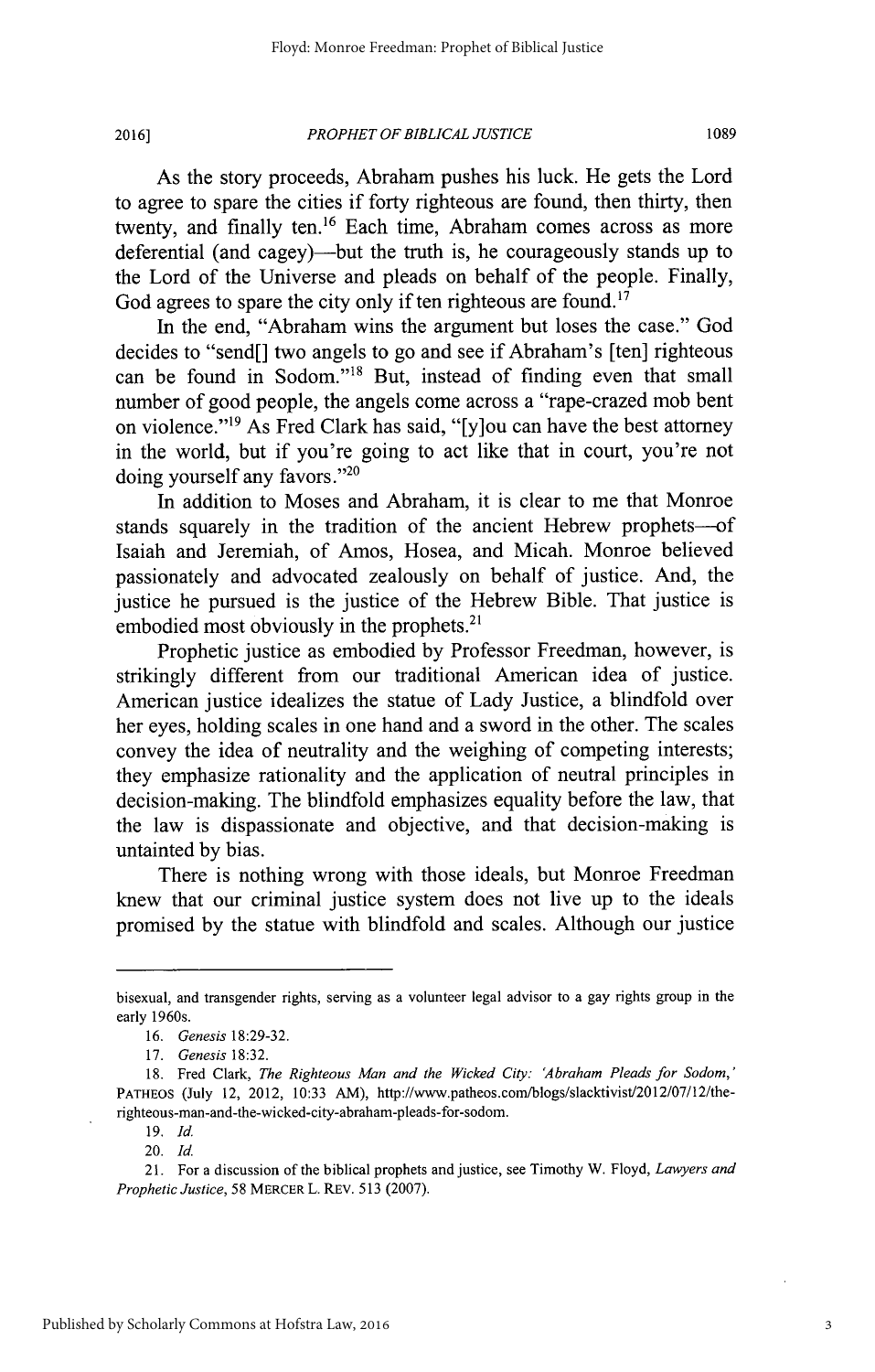1090

#### *HOFSTRA LA W REVIEW*

[Vol. 44:1087

system promises equal justice under law, we simply do not provide equal justice for everyone. For many, and especially the poor, *injustice* is more apparent than justice. The vast bulk of the civil legal needs of poor individuals and families go unaddressed. And, although indigent criminal defendants have a constitutional right to appointed counsel, the criminal justice system especially fails to provide equal justice. Poor persons accused of crimes do not receive equal treatment in our criminal courts. America imprisons a higher percentage of its population than any nation on earth.<sup>22</sup> Those prisoners are overwhelmingly poor and disproportionately people of color.<sup>23</sup> In the most serious criminal cases, those involving the death penalty, the process is rife with arbitrariness, bias, and unfairness. We do not have a principled system that singles out those most deserving for the ultimate punishment.<sup>24</sup> One thing that persons on death row do have in common, however, is that they are overwhelmingly poor.<sup>25</sup> Moreover, a very high percentage of persons sentenced to death did not have effective defense counsel.<sup>26</sup>

Our unjust criminal justice system is in part a product of a particular understanding of justice. We in the United States (especially in popular culture) tend to equate "justice" with punishment. Justice consists of giving people what they deserve, and when they do evil and cruel things, justice demands that they receive suffering in return. This mindset sees justice as primarily a matter of retribution—the world as sharply divided into good and evil, and violence directed against "evil-doers" as necessary and, indeed, as God's will. That is, *punishment* is the way that the scales of justice must be balanced. If justice consists mainly of punishing the guilty, then Professor Freedman's position in

<sup>22.</sup> Nick Wing, *Here Are All of the Nations That Incarcerate More of Their Population than the US,* HUFFINGTON POST (May 4, 2015, 8:21 AM), http://www.huffingtonpost.com/2013/08/13/ incarceration-rate-per-capita n\_3745291 .html.

<sup>23.</sup> *See* Aimee Pichi, *Are America's Jails Used to Punish Poor People?,* CBS NEWS (Feb. 11, 2015, 12:47 PM), http://www.cbsnews.com/news/how-jails-are-warehousing-those-too-poor-tomake-bail; Leah Sakala, *Breaking Down Mass Incarceration in the 2010 Census: State-by-State Incarceration Rates by Race/Ethnicity,* PRISON POL'Y INITIATIVE (May 28, 2014), http://www. prisonpolicy.org/reports/rates.html.

<sup>24.</sup> *See* Stephen B. Bright, *Discrimination, Death and Denial: The Tolerance of Racial Discrimination in Infliction of the Death Penalty,* 35 SANTA CLARA L. REv. 433, 450-54 (1995); Timothy W. Floyd, *What's Going On?: Christian Ethics and the Modern American Death Penalty,* 32 TEx. TECH L. REv. 931, 949-50 (2001).

<sup>25.</sup> Stephen B. Bright, *The Role of Race, Poverty, Intellectual Disability, and Mental Illness in the Decline of the Death Penalty,* 49 U. RICH. L. REv. 671, 686 (2015) ("The death penalty is also imposed almost exclusively on the poor.").

<sup>26.</sup> AM. CIviL LIBERTIES UNION, SLAMMING THE COURTHOUSE DOORS: DENIAL OF ACCESS TO JUSTICE AND REMEDY IN AMERICA 7-8 (2010), https://www.aclu.org/files/assets/fRP UPRsubmission annex.pdf.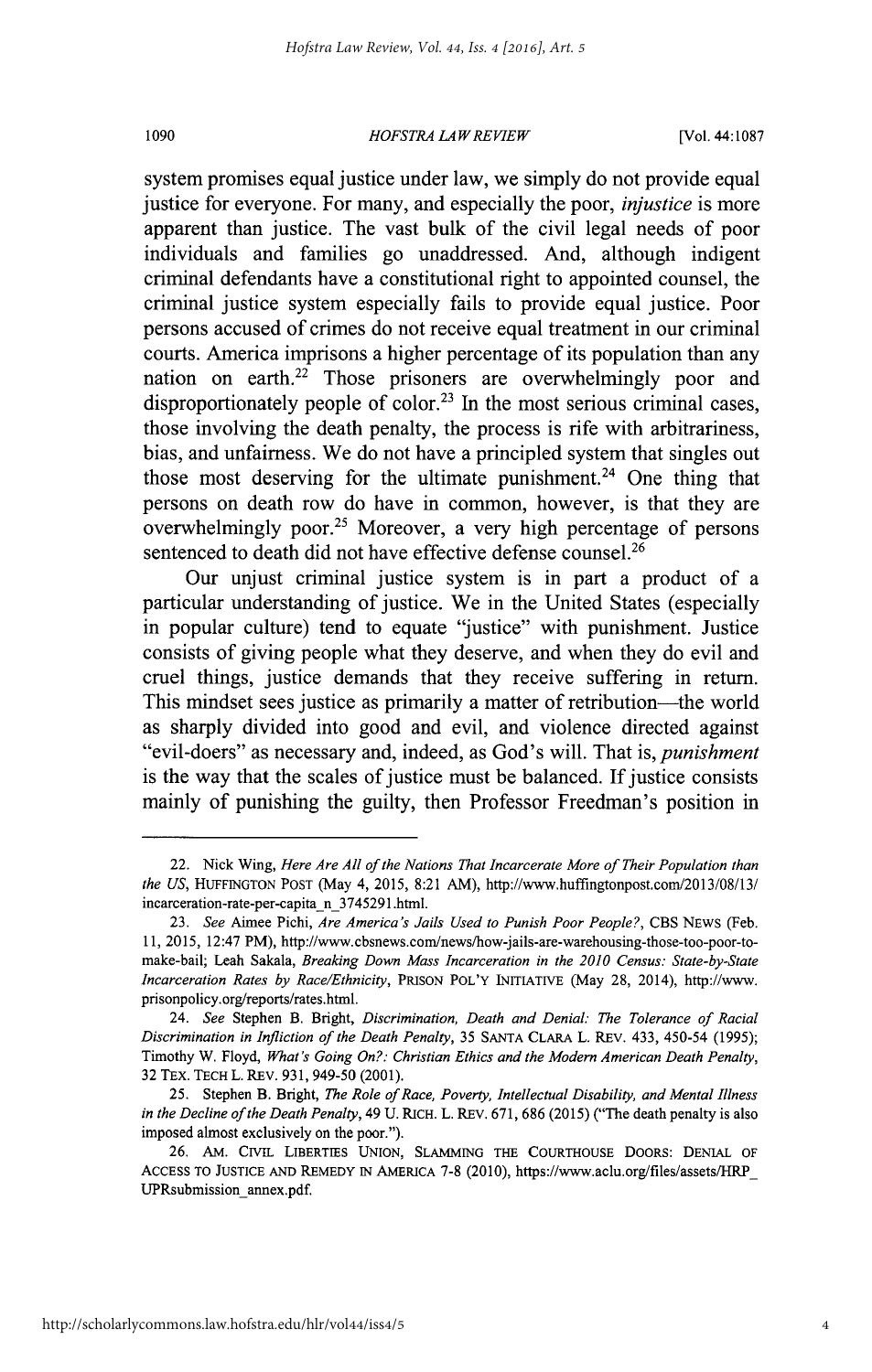*PROPHET OF BIBLICAL JUSTICE* **2016]**

1091

*The Three Hardest Questions* does not make sense.<sup>27</sup> Advocating for the guilty client sometimes means that "guilty" criminal defendants do not receive punishment.

Professor Freedman's life and work on behalf of social and criminal justice was based not on the blindfold and scales image but, rather, in the spirit of Amos: "[L]et justice roll down like water, and righteousness like an everflowing stream."<sup>28</sup> In *The Prophets*, Rabbi Abraham Joshua Heschel explains that the prophets' preoccupation with justice is rooted in a powerful awareness of injustice: "Moralists of all ages have been eloquent in singing the praises of virtue. The distinction of the prophets was in their remorseless unveiling of injustice and oppression . . . .<sup>229</sup>

Heschel emphasizes the *pathos,* or passion, of God. The prophets are not concerned with objectivity, rationality, and neutrality. Rather, they emphasize God's *passion* for justice and the dynamic drive to achieve justice.<sup>30</sup> The divine passion is manifested as compassion for those who are suffering, anger toward those who perpetuate injustice and oppression, and zealous advocacy on behalf of the victims of injustice and oppression.<sup>3</sup>

See the difference. The image of a mighty stream expresses power, movement, and vitality, as opposed to the neutrality, calm, and orderliness of the blindfold and scales. At the very heart of the biblical story, the children of Israel groaned in their suffering under Pharaoh. God did not wear a blindfold when it came to suffering. God heard their cries, remembering the covenant with Abraham, Isaac, and Jacob, and took notice of their suffering and oppression. God's mighty act of deliverance of the people of Israel from their bondage is the central story of the Hebrew Bible and the foundation for Judaism and for Christianity.

The God of the Bible demands that we hear the cries of the suffering, the widows, the orphans, and the aliens. God demands that we take notice, care for them, and advocate on their behalf against the powers of this world. That is biblical justice.

<sup>27.</sup> Professor Freedman posits that although strategies employed in defending a guilty man could be viewed as undermining an attorney's duty to search for the truth, "[s]uch actions are permissible because there are policy considerations that at times justify frustrating the search for truth and the prosecution of a just claim... [such as] the maintenance of an adversary system, the presumption of innocence, the prosecution's burden to prove guilt beyond a reasonable doubt, the right to counsel, and the obligation of confidentiality between lawyer and client." Freedman, *supra* note 2, at 1482.

<sup>28.</sup> *Amos* 5:24.

<sup>29.</sup> ABRAHAM J. **HESCHEL,** THE PROPHETS 204 (Harper & Row 1962).

<sup>30.</sup> *Seeid.* at224-25,231.

<sup>31.</sup> *See id.* at 216, 223-24, 231.